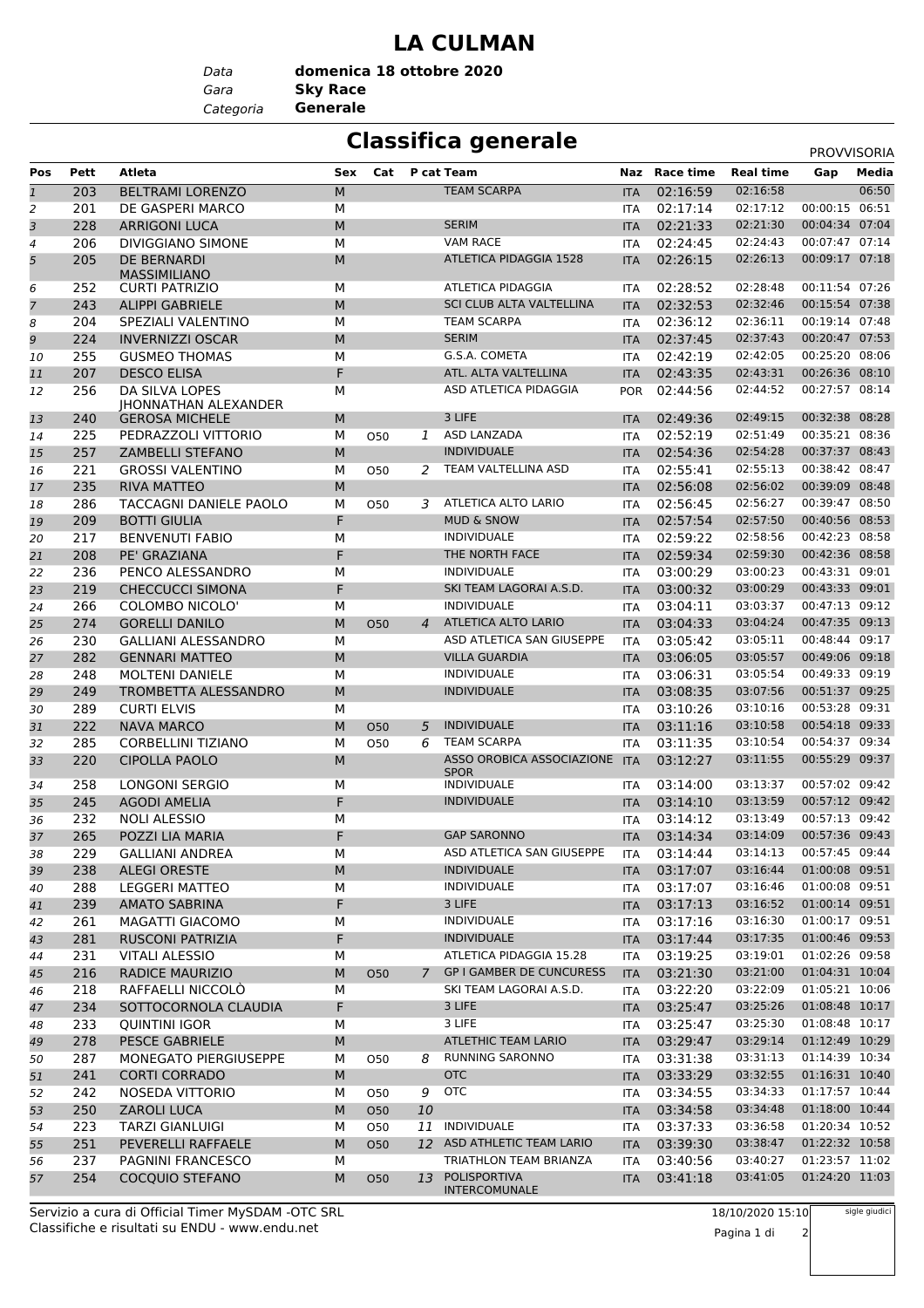## **Classifica generale** PROVISORIA

**Pos Pett Atleta Sex Cat P cat Team Naz Race time Real time Gap Media** 264 MAI FRANCESCA F OTC ITA 03:42:39 03:42:16 01:25:41 11:07 276 GIROLA IRENE F O.S.A. VALMADRERA ITA 03:42:55 03:42:48 01:25:56 11:08 244 GRASSI LUCA M ATLETICA PIDAGGIA 15-28 ITA 03:43:07 03:42:56 01:26:09 11:09 269 GALVANI GIORGIO M O50 *14* UCM ATLETICA UNICREDIT ITA 03:49:11 03:48:37 01:32:13 11:27 275 SGUAZZA RAFFAELLA F ATEAM ITA 03:56:15 03:55:47 01:39:17 11:48 280 JOHNSON PATRICK PHILLIP M USA 03:56:55 03:56:42 01:39:56 11:50 247 DIFRANCESCO CARLOTTA F KAYKATIM ITA 03:57:07 03:56:27 01:40:09 11:51 267 PICCINELLI MONICA F o50f *1* INDIVIDUALE ITA 03:58:16 03:57:49 01:41:18 11:54 268 CHIESA MAURIZIO M O50 *15* ITA 04:12:44 04:12:13 01:55:45 12:38 273 DELLA TORRE FRANCESCO M INDIVIDUALE ITA 04:16:41 04:16:14 01:59:42 12:50 270 VALESI GIOVANNI M O50 *16* ATL. O.S.G. GUANZATE ITA 04:24:00 04:23:25 02:07:02 13:11 260 ARCERITO LORENZO M GAP SARONNO ITA 04:28:54 04:28:28 02:11:56 13:26 277 BOSELLI MARZIA F ITA 04:33:16 04:32:53 02:16:17 13:39 290 SIMONTE SERGIO M INDIVIDUALE ITA 04:34:03 04:33:32 02:17:05 13:42 72 284 RECALCATI MARIO NICOLA M 050 17 OSA VALMADRERA ITA 04:36:25 04:36:09 279 BOMPIERI PAOLO M O50 *18* RUNNERS DESIO ITA 04:44:30 04:44:11 02:27:31 14:13 BIAGINI MASSIMO M A.S.D.ARIES COMO ATHLETIC ITA 04:47:36 04:46:57 02:30:37 14:22 **TEAM**  259 VARTANIAN RAFFI GEORGE M ITA 04:49:45 04:49:28 02:32:46 14:29 272 SOLA FABIO M FABIO ITA 04:49:51 04:49:24 02:32:52 14:29 226 CZÉKMÁN JÓZSEF BALÁZS M HUN 05:07:35 05:06:45 02:50:37 15:22 SPAGNOLO MARIA F AVIS GAGGIANO ITA 05:28:56 05:28:10 03:11:58 16:26 **ANTONIETTA** 



Leggi questo codice con il tuo smartphone per visualizzare la classifica online

Il giudice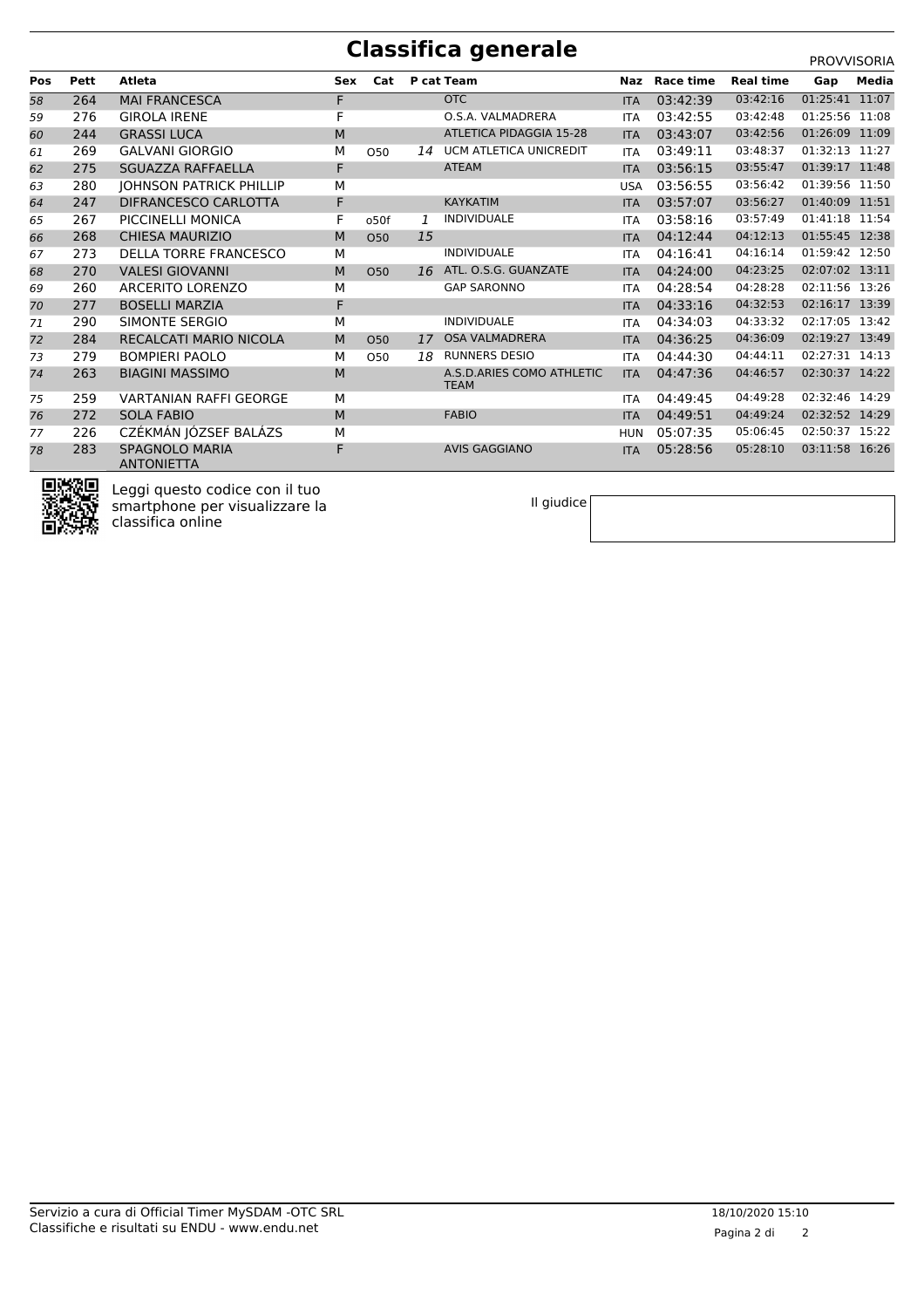#### **LA CULMAN**

Gara **--- tutte --**Data Categoria **Generale**

**domenica 18 ottobre 2020**

# **Classifica Vertical**

| Pos.           | <b>Pett</b>    | Atleta                      |              |              | Pass Sex Cat    | Team                               | <b>Naz</b> | <b>Real time</b> | Gap         | Media |
|----------------|----------------|-----------------------------|--------------|--------------|-----------------|------------------------------------|------------|------------------|-------------|-------|
| $\mathbf{1}$   | 101            | <b>MANZI EMANUELE</b>       | $\mathbf{1}$ | M            |                 | <b>U.S. MALONNO</b>                | <b>ITA</b> | 00:31:46         | $\mathbf 0$ | 07:44 |
| $\overline{2}$ | $\mathbf{1}$   | RADAELLI EROS               | 41           | м            |                 | FALCHI-LECCO                       | <b>ITA</b> | 00:32:47         | $\mathbf 0$ | 07:59 |
| 3              | 173            | DEL PERO LUCA               | 2            | м            |                 | <b>TEAM SCARPA</b>                 | ITA        | 00:33:48         | $\mathbf 0$ | 08:14 |
| 4              | 104            | <b>MOLTENI MANUEL</b>       | 3            | М            |                 | S.COOP ARL SD GS VILLA GUARDIA ITA |            | 00:34:10         | $\mathbf 0$ | 08:20 |
| 5              | 201            | DE GASPERI MARCO            | 2            | М            |                 |                                    | <b>ITA</b> | 00:34:34         | $\mathbf 0$ | 08:25 |
| 6              | 5              | <b>ALBINI LUCA</b>          | 36           | м            |                 | ATLETICA ALTO LARIO                | ITA        | 00:34:58         | $\mathbf 0$ | 08:31 |
| 7              | 203            | <b>BELTRAMI LORENZO</b>     | 1            | М            |                 | <b>TEAM SCARPA</b>                 | <b>ITA</b> | 00:35:16         | $\mathbf 0$ | 08:35 |
| 8              | 103            | <b>BONANOMI PAOLO</b>       | 4            | м            |                 | <b>TEAM SCARPA</b>                 | <b>ITA</b> | 00:35:46         | $\mathbf 0$ | 08:43 |
| 9              | 102            | <b>BERTINI SIMONE</b>       | 5            | М            |                 | <b>TEAM SCARPA</b>                 | <b>ITA</b> | 00:35:53         | $\mathbf 0$ | 08:44 |
| 10             | 228            | <b>ARRIGONI LUCA</b>        | 3            | М            |                 | <b>SERIM</b>                       | <b>ITA</b> | 00:36:10         | $\mathbf 0$ | 08:49 |
| 11             | 18             | <b>COLOMBO MARCO</b>        | 34           | м            |                 |                                    | <b>ITA</b> | 00:36:26         | $\mathbf 0$ | 08:53 |
| 12             | 205            | DE BERNARDI MASSIMILIANO    | 5            | м            |                 | ATLETICA PIDAGGIA 1528             | <b>ITA</b> | 00:36:27         | $\mathbf 0$ | 08:53 |
| 13             | 206            | <b>DIVIGGIANO SIMONE</b>    | 4            | М            |                 | VAM RACE                           | <b>ITA</b> | 00:36:31         | $\mathbf 0$ | 08:54 |
| 14             | 243            | <b>ALIPPI GABRIELE</b>      | 7            | м            |                 | SCI CLUB ALTA VALTELLINA           | <b>ITA</b> | 00:36:46         | $\mathbf 0$ | 08:57 |
| 15             | 164            | CASELLINI GIACOMO           | 6            | М            |                 | AG MEDIA SPORT                     | SUI        | 00:37:00         | $\mathbf 0$ | 09:01 |
| 16             | 29             | <b>BALDUCHELLI NICOLA</b>   | 17           | м            |                 |                                    | <b>ITA</b> | 00:37:02         | $\mathbf 0$ | 09:01 |
| 17             | 40             | <b>CODEGHINI GIOVANNI</b>   | 30           | м            |                 |                                    | <b>ITA</b> | 00:37:25         | $\mathbf 0$ | 09:07 |
| 18             | 252            | <b>CURTI PATRIZIO</b>       | 6            | м            |                 | <b>ATLETICA PIDAGGIA</b>           | <b>ITA</b> | 00:37:47         | $\mathbf 0$ | 09:12 |
| 19             | 3              | <b>BIANCHI ILARIA</b>       | 19           | F            |                 | LA RECASTELLO RADICI GROUP         | <b>ITA</b> | 00:37:55         | $\mathbf 0$ | 09:14 |
| 20             | 204            | SPEZIALI VALENTINO          | 8            | м            |                 | <b>TEAM SCARPA</b>                 | <b>ITA</b> | 00:39:26         | $\mathbf 0$ | 09:36 |
| 21             | 115            | <b>MENOZZI MAURO</b>        | 10           | м            |                 | ASD ATLETICA PIDAGGIA              | <b>ITA</b> | 00:39:40         | $\mathbf 0$ | 09:40 |
| 22             | $\overline{2}$ | <b>COMPAGNONI ELISA</b>     | 47           | F            |                 | <b>TEAM SCARPA</b>                 | <b>ITA</b> | 00:39:51         | $\mathbf 0$ | 09:43 |
| 23             | 256            | DA SILVA LOPES JHONNATHAN   | 12 M         |              |                 | ASD ATLETICA PIDAGGIA              | <b>POR</b> | 00:39:51         | $\mathbf 0$ | 09:43 |
| 24             | 224            | <b>INVERNIZZI OSCAR</b>     | 9            | м            |                 | <b>SERIM</b>                       | ITA        | 00:40:00         | $\mathbf 0$ | 09:45 |
| 25             | 255            | <b>GUSMEO THOMAS</b>        | 10           | м            |                 | G.S.A. COMETA                      | <b>ITA</b> | 00:40:39         | $\mathbf 0$ | 09:54 |
| 26             | 207            | <b>DESCO ELISA</b>          | 11           | F            |                 | ATL. ALTA VALTELLINA               | <b>ITA</b> | 00:40:41         | $\mathbf 0$ | 09:55 |
| 27             | 282            | <b>GENNARI MATTEO</b>       | 27           | м            |                 | <b>VILLA GUARDIA</b>               | ITA        | 00:41:02         | $\mathbf 0$ | 10:00 |
| 28             | 47             | <b>BIZZANELLI MARCO</b>     | 38           | м            | O <sub>50</sub> | <b>ATHLETIC TEAM LARIO</b>         | ITA        | 00:41:03         | $\mathbf 0$ | 10:00 |
| 29             | 123            | <b>BILORA MARTINA</b>       | 8            | F            |                 | <b>GEFO K TEAM</b>                 | <b>ITA</b> | 00:41:10         | $\mathbf 0$ | 10:02 |
| 30             | 171            | RAVA DANIELE                | 7            | м            |                 | TEAM KV LAGUNC                     | <b>ITA</b> | 00:41:12         | $\mathbf 0$ | 10:02 |
| 31             | 134            | <b>RUSCONI MARCO</b>        | 9            | М            |                 |                                    |            | 00:41:18         | $\mathbf 0$ | 10:04 |
| 32             | 17             | <b>OREGIONI PIETRO</b>      | 37           | м            |                 | AMICI MADONNA NEVE                 | <b>ITA</b> | 00:41:26         | $\mathbf 0$ | 10:06 |
| 33             | 257            | ZAMBELLI STEFANO            | 15           | M            |                 | <b>INDIVIDUALE</b>                 | ITA        | 00:41:47         | $\mathbf 0$ | 10:11 |
| 34             | 111            | <b>MAGGI ENRICO</b>         | 13           | м            |                 | <b>BICI BIKE 93</b>                | <b>ITA</b> | 00:42:05         | $\mathbf 0$ | 10:15 |
| 35             | 136            | <b>ABATE MATTEO</b>         | 12           | M            |                 | 2013 ASD                           | <b>ITA</b> | 00:42:21         | $\mathbf 0$ | 10:19 |
| 36             | 168            | <b>MARCHISIO ALESSANDRO</b> | 14           | м            |                 | AG MEDIA SPORT                     | ITA        | 00:42:22         | $\mathbf 0$ | 10:19 |
| 37             | 146            | REDAELLI RINALDO            | 16           | м            |                 | <b>GEFO K TEAM</b>                 | <b>ITA</b> | 00:42:27         | $\mathbf 0$ | 10:21 |
| 38             | 149            | <b>GIGANTE ROBERTO</b>      | 17 M         |              | O <sub>50</sub> | <b>ZEROTRIUNO</b>                  | <b>ITA</b> | 00:42:29         | $\mathbf 0$ | 10:21 |
| 39             | 235            | <b>RIVA MATTEO</b>          | 17           | M            |                 |                                    | <b>ITA</b> | 00:42:34         | $\pmb{0}$   | 10:22 |
| 40             | 56             | FRAQUELLI GIANCARLO         | 27           | M            | O <sub>50</sub> | <b>INDIVIDUALE</b>                 | ITA        | 00:42:35         | 0           | 10:23 |
| 41             | 145            | <b>CAVALLI GIOVANNA</b>     | 19           | $\mathsf{F}$ | o50f            | TEAM PASTURO A.S.D.                | ITA        | 00:42:37         | 0           | 10:23 |
| 42             | 162            | MASTROMARINO LUCA           | 18 M         |              |                 | ATL. PAVESE                        | ITA        | 00:42:59         | 0           | 10:29 |
| 43             | 135            | <b>TESTA ANDREA</b>         | 11           | м            |                 |                                    |            | 00:43:01         | 0           | 10:29 |
| 44             | 175            | CROSATO ANDREA              | 21           | M            |                 | A TEAM RUNNING                     | ITA        | 00:43:39         | 0           | 10:38 |
| 45             | 32             | <b>GILARDI ALESSANDRO</b>   | 13 M         |              |                 | AG MEDIA SPORT                     | ITA        | 00:43:48         | 0           | 10:40 |
| 46             | 217            | <b>BENVENUTI FABIO</b>      | 20           | м            |                 | <b>INDIVIDUALE</b>                 | ITA        | 00:43:54         | 0           | 10:42 |
| 47             | 221            | <b>GROSSI VALENTINO</b>     | 16 M         |              | O <sub>50</sub> | TEAM VALTELLINA ASD                | ITA        | 00:43:55         | 0           | 10:42 |
| 48             | 208            | PE' GRAZIANA                | 21           | F            |                 | THE NORTH FACE                     | ITA        | 00:44:03         | $\pmb{0}$   | 10:44 |
| 49             | 209            | <b>BOTTI GIULIA</b>         | 19           | F            |                 | <b>MUD &amp; SNOW</b>              | ITA        | 00:44:03         | $\pmb{0}$   | 10:44 |
| 50             | 240            | <b>GEROSA MICHELE</b>       | 13 M         |              |                 | 3 LIFE                             | ITA        | 00:44:04         | $\pmb{0}$   | 10:44 |
| 51             | 236            | PENCO ALESSANDRO            | 22 M         |              |                 | <b>INDIVIDUALE</b>                 | ITA        | 00:44:50         | $\pmb{0}$   | 10:55 |
| 52             | 133            | COLOMBO MASSIMO             | 15           | м            | O <sub>50</sub> | S.E.V VALMADRERA                   | ITA        | 00:45:16         | $\pmb{0}$   | 11:02 |
| 53             | 25             | <b>MANGILI FLAVIO</b>       | 22 M         |              | O <sub>50</sub> | A.S.D. RUNNERS BERGAMO             | ITA        | 00:45:16         | 0           | 11:02 |
| 54             | 21             | NASTRUT VASILICA            | 31           | F            |                 | TEAM PASTURO A.S.D.                | <b>ROM</b> | 00:45:28         | $\mathbf 0$ | 11:05 |
| 55             | 220            | CIPOLLA PAOLO               | 33           | M            |                 | ASSO OROBICA ASSOCIAZIONE          | ITA        | 00:45:35         | $\mathbf 0$ | 11:07 |
| 56             | 274            | <b>GORELLI DANILO</b>       | 25           | M            | O <sub>50</sub> | ATLETICA ALTO LARIO                | ITA        | 00:45:50         | $\pmb{0}$   | 11:10 |
| 57             | 289            | <b>CURTI ELVIS</b>          | 30 M         |              |                 |                                    | <b>ITA</b> | 00:45:54         | 0           | 11:11 |
|                |                |                             |              |              |                 |                                    |            |                  |             |       |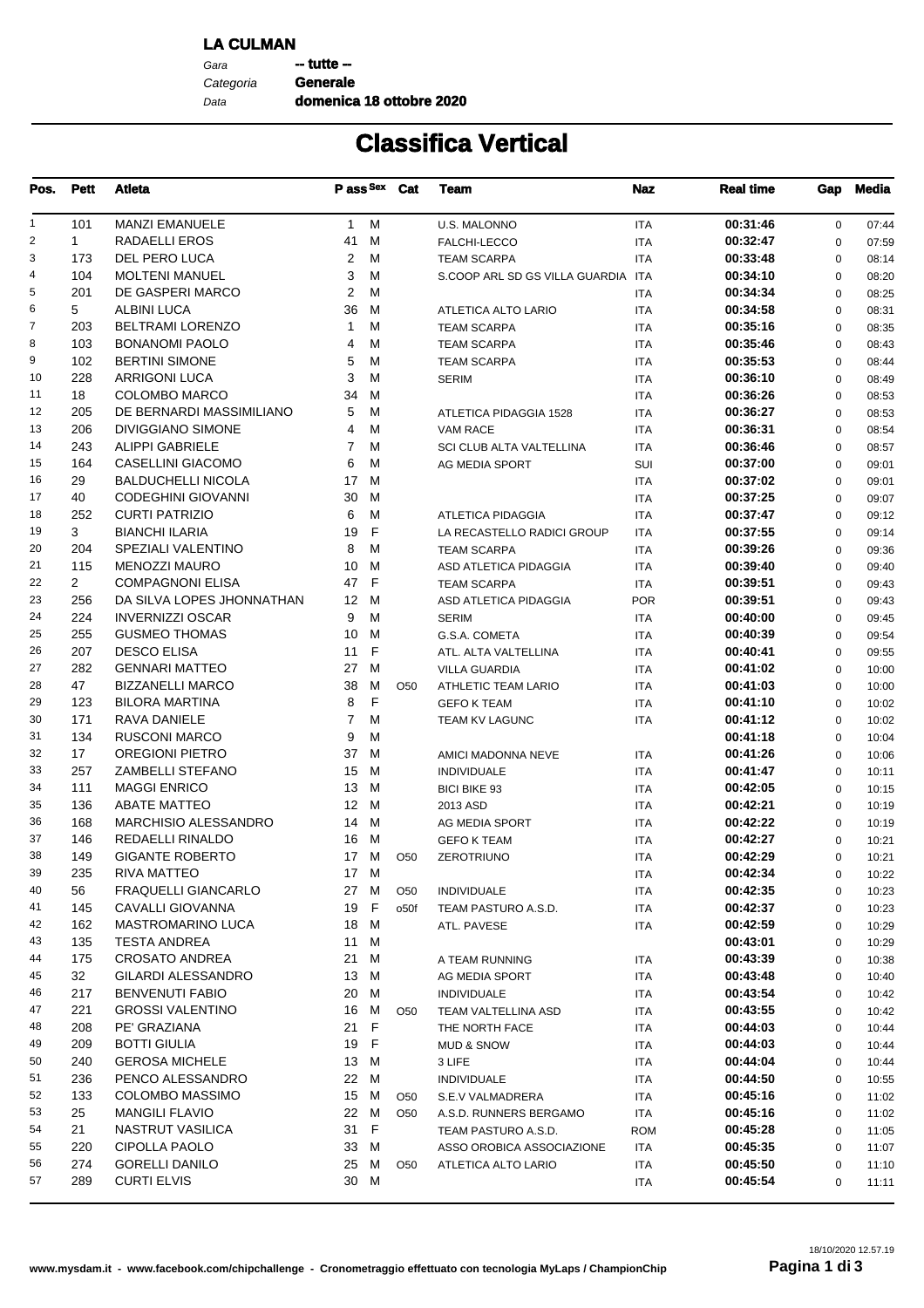# **Classifica Vertical**

| Pos.     | <b>Pett</b> | Atleta                                       | P ass Sex          |              | Cat             | Team                                                    | <b>Naz</b> | <b>Real time</b>     | Gap                        | <b>Media</b>   |
|----------|-------------|----------------------------------------------|--------------------|--------------|-----------------|---------------------------------------------------------|------------|----------------------|----------------------------|----------------|
| 58       | 286         | TACCAGNI DANIELE PAOLO                       | 18 M               |              | O <sub>50</sub> | ATLETICA ALTO LARIO                                     | <b>ITA</b> | 00:46:02             | $\mathbf 0$                | 11:13          |
| 59       | 225         | PEDRAZZOLI VITTORIO                          | 14                 | M            | O <sub>50</sub> | ASD LANZADA                                             | <b>ITA</b> | 00:46:12             | $\mathbf 0$                | 11:15          |
| 60       | 245         | <b>AGODI AMELIA</b>                          | 35                 | F            |                 | <b>INDIVIDUALE</b>                                      | <b>ITA</b> | 00:46:13             | $\mathbf 0$                | 11:16          |
| 61       | 219         | CHECCUCCI SIMONA                             | 23                 | F            |                 | SKI TEAM LAGORAI A.S.D.                                 | <b>ITA</b> | 00:46:13             | $\mathbf 0$                | 11:16          |
| 62       | 266         | COLOMBO NICOLO'                              | 24                 | м            |                 | <b>INDIVIDUALE</b>                                      | <b>ITA</b> | 00:46:20             | $\mathbf 0$                | 11:17          |
| 63       | 229         | <b>GALLIANI ANDREA</b>                       | 38                 | м            |                 | ASD ATLETICA SAN GIUSEPPE                               | <b>ITA</b> | 00:46:38             | $\mathbf 0$                | 11:22          |
| 64       | 230         | <b>GALLIANI ALESSANDRO</b>                   | 26                 | м            |                 | ASD ATLETICA SAN GIUSEPPE                               | <b>ITA</b> | 00:46:43             | $\mathbf 0$                | 11:23          |
| 65       | 144         | PATTI STEFANO                                | 25                 | M            |                 | <b>INDIVIDUALE</b>                                      | <b>ITA</b> | 00:46:45             | $\mathbf 0$                | 11:24          |
| 66       | 38          | TAGLIASACCHI FLEANA SAVINA                   | $\overline{2}$     | F            |                 | AG MEDIA SPORT                                          | <b>ITA</b> | 00:46:50             | $\mathbf 0$                | 11:25          |
| 67       | 218         | RAFFAELLI NICCOLÒ                            | 46                 | M            |                 | SKI TEAM LAGORAI A.S.D.                                 | <b>ITA</b> | 00:46:56             | $\mathbf 0$                | 11:26          |
| 68       | 34          | <b>ANTONIOLI MICHELE</b>                     | 10                 | м            | O <sub>50</sub> | <b>GIOVANOTTI</b>                                       | <b>ITA</b> | 00:46:59             | $\mathbf 0$                | 11:27          |
| 69       | 285         | CORBELLINI TIZIANO                           | 32                 | M            | O <sub>50</sub> | <b>TEAM SCARPA</b>                                      | <b>ITA</b> | 00:47:23             | $\mathbf 0$                | 11:33          |
| 70       | 248         | <b>MOLTENI DANIELE</b>                       | 28                 | M            |                 | <b>INDIVIDUALE</b>                                      | <b>ITA</b> | 00:47:24             | $\mathbf 0$                | 11:33          |
| 71       | 174         | <b>SCUTTI ANTONIO</b>                        | 29                 | M            | O <sub>50</sub> |                                                         | <b>ITA</b> | 00:47:43             | $\mathbf 0$                | 11:38          |
| 72       | 118         | DE CARLO LORENZO                             | 46                 | M            |                 | <b>INDIVIDUALE</b>                                      | <b>ITA</b> | 00:47:45             | $\mathbf 0$                | 11:38          |
| 73       | 288         | <b>LEGGERI MATTEO</b>                        | 40                 | M            |                 | <b>INDIVIDUALE</b>                                      | <b>ITA</b> | 00:47:56             | $\mathbf 0$                | 11:41          |
| 74       | 249         | TROMBETTA ALESSANDRO                         | 29                 | M            |                 | <b>INDIVIDUALE</b>                                      | <b>ITA</b> | 00:47:57             | $\mathbf 0$                | 11:41          |
| 75       | 281         | <b>RUSCONI PATRIZIA</b>                      | 43                 | F            |                 | <b>INDIVIDUALE</b>                                      | <b>ITA</b> | 00:48:05             | $\mathbf 0$                | 11:43          |
| 76       | 170         | <b>LABRUYERE STEPHANIE</b>                   | 24                 | F            |                 | ATLETICA ALTO LARIO                                     | <b>ITA</b> | 00:48:05             | $\mathbf 0$                | 11:43          |
| 77       | 31          | STRADIOTTO MASSIMILIANO                      | 14                 | M            |                 | S.COOP ARL SD GS VILLA GUARDIA ITA                      |            | 00:48:06             | $\mathbf 0$                | 11:43          |
| 78       | 258         | <b>LONGONI SERGIO</b>                        | 34                 | M            |                 | <b>INDIVIDUALE</b>                                      | <b>ITA</b> | 00:48:11             | $\mathbf 0$                | 11:45          |
| 79       | 54          | <b>NUARA GIANLUCA</b>                        | 23                 | M            |                 | <b>GS VILLA GUARDIA</b>                                 | <b>ITA</b> | 00:48:26             | $\mathbf 0$                | 11:48          |
| 80       | 132         | <b>MARCHESI LUCA</b>                         | 26                 | м            |                 | <b>INDIVIDUALE</b>                                      | <b>ITA</b> | 00:48:34             | $\mathbf 0$                | 11:50          |
| 81       | 130         | ALBERTOLLI PAOLO                             | 23                 | м            | O <sub>50</sub> |                                                         | <b>ITA</b> | 00:48:46             | $\mathbf 0$                | 11:53          |
| 82       | 44          | DE ALESSANDRI ANDREA                         | 11                 | M            | O <sub>50</sub> | <b>GIOVANOTTI</b>                                       | <b>ITA</b> | 00:48:47             | $\mathbf 0$                | 11:53          |
| 83       | 147         | <b>TRIVELLI DENISE</b>                       | 28                 | $\mathsf{F}$ |                 | <b>ATLETICA PIDAGGIA</b>                                | <b>ITA</b> | 00:48:49             | $\mathbf 0$                | 11:54          |
| 84       | 172         | <b>FAZIO FRANCESCO</b>                       | 22                 | M            |                 | <b>TEAM SCARPA</b>                                      | <b>ITA</b> | 00:48:55             | $\mathbf 0$                | 11:55          |
| 85       | 116         | <b>MAMBRETTI FRANCESCO</b>                   | 20                 | M            |                 | ATLETICA PIDAGGIA 1528                                  | <b>ITA</b> | 00:49:03             | $\mathbf 0$                | 11:57          |
| 86       | 251         | PEVERELLI RAFFAELE                           | 0                  | м            | O <sub>50</sub> | ASD ATHLETIC TEAM LARIO                                 | <b>ITA</b> | 00:49:17             | $\mathbf 0$                | 12:01          |
| 87       | 265         | POZZI LIA MARIA                              | 37                 | $\mathsf{F}$ |                 | <b>GAP SARONNO</b>                                      | <b>ITA</b> | 00:49:20             | $\mathbf 0$                | 12:01          |
| 88       | 35          | <b>FERRARIO SIMONA</b>                       | $\overline{7}$     | F            |                 | <b>CAMPUS VARESE RUNNERS</b>                            | <b>ITA</b> | 00:49:49             | $\mathbf 0$                | 12:09          |
| 89<br>90 | 222         | <b>NAVA MARCO</b><br><b>VILLANI MARCO</b>    | 31                 | м<br>M       | O <sub>50</sub> | <b>INDIVIDUALE</b>                                      | <b>ITA</b> | 00:49:50             | $\mathbf 0$                | 12:09          |
|          | 30          |                                              | 15                 | F            |                 | <b>INDIVIDUALE</b>                                      | <b>ITA</b> | 00:49:52             | $\mathbf 0$                | 12:09          |
| 91<br>92 | 239<br>126  | <b>AMATO SABRINA</b><br><b>RIZZI ROBERTO</b> | 41<br>31           | M            |                 | 3 LIFE                                                  | <b>ITA</b> | 00:49:56<br>00:49:58 | $\mathbf 0$                | 12:10          |
| 93       | 238         | <b>ALEGI ORESTE</b>                          | 39                 | м            | O <sub>50</sub> | GRUPPO SPORTIVO VILLA GUARDIA ITA<br><b>INDIVIDUALE</b> | <b>ITA</b> | 00:50:03             | $\mathbf 0$<br>$\mathbf 0$ | 12:11<br>12:12 |
| 94       | 14          | <b>GHISLANZONI DAVIDE</b>                    | 43                 | м            | O <sub>50</sub> | FALCHI-LECCO                                            | <b>ITA</b> | 00:50:05             | $\Omega$                   | 12:12          |
| 95       | 119         | <b>SOLDI CLAUDIO</b>                         | 27                 | M            |                 | A TEAM TRIATHLON ASD                                    | <b>ITA</b> | 00:50:15             | 0                          | 12:15          |
| 96       | 150         | MASCETTI GIORGIA                             | 32<br>$\mathsf{F}$ |              |                 |                                                         | <b>ITA</b> | 00:50:20             | 0                          | 12:16          |
| 97       | 45          | <b>CAMINADA FRANCESCA</b>                    | 9                  | F            |                 |                                                         | <b>ITA</b> | 00:50:25             | 0                          | 12:17          |
| 98       | 13          | MOSCATELLI FEDERICA                          | 44                 | $\mathsf F$  |                 | A.S. CANTURINA POL. S.MARCO                             | <b>ITA</b> | 00:50:32             | 0                          | 12:19          |
| 99       | 232         | <b>NOLI ALESSIO</b>                          | 36                 | M            |                 |                                                         | <b>ITA</b> | 00:50:36             | $\mathbf 0$                | 12:20          |
| 100      | 152         | <b>FERACO ENRICO</b>                         | 33                 | м            | O <sub>50</sub> |                                                         | <b>ITA</b> | 00:50:39             | 0                          | 12:21          |
| 101      | 233         | <b>QUINTINI IGOR</b>                         | 48                 | м            |                 | 3 LIFE                                                  | <b>ITA</b> | 00:50:46             | 0                          | 12:22          |
| 102      | 234         | SOTTOCORNOLA CLAUDIA                         | 47                 | F            |                 | 3 LIFE                                                  | <b>ITA</b> | 00:50:48             | 0                          | 12:23          |
| 103      | 159         | <b>FACCIOLO VALERIO</b>                      | 34                 | M            | O <sub>50</sub> | EUROATLETICA 2002                                       | <b>ITA</b> | 00:50:58             | $\mathbf 0$                | 12:25          |
| 104      | 276         | <b>GIROLA IRENE</b>                          | 0                  | F            |                 | O.S.A. VALMADRERA                                       | <b>ITA</b> | 00:51:25             | $\mathbf 0$                | 12:32          |
| 105      | 287         | MONEGATO PIERGIUSEPPE                        | 0                  | м            | O <sub>50</sub> | <b>RUNNING SARONNO</b>                                  | <b>ITA</b> | 00:51:33             | 0                          | 12:34          |
| 106      | 143         | <b>BARGNA ALEX</b>                           | 50                 | м            |                 |                                                         | <b>ITA</b> | 00:51:33             | $\mathbf 0$                | 12:34          |
| 107      | 278         | PESCE GABRIELE                               | 0                  | М            |                 | <b>ATLETHIC TEAM LARIO</b>                              | <b>ITA</b> | 00:51:50             | 0                          | 12:38          |
| 108      | 231         | VITALI ALESSIO                               | 44                 | M            |                 | ATLETICA PIDAGGIA 15.28                                 | <b>ITA</b> | 00:52:03             | 0                          | 12:41          |
| 109      | 261         | <b>MAGATTI GIACOMO</b>                       | 42                 | M            |                 | <b>INDIVIDUALE</b>                                      | <b>ITA</b> | 00:52:26             | 0                          | 12:47          |
| 110      | 262         | PODESTANI ANDREA                             | 0                  | м            |                 | ANDREA                                                  | <b>ITA</b> | 00:52:27             | 0                          | 12:47          |
| 111      | 42          | UBOLDI MARIA LAURA                           | 16                 | F            |                 | <b>INDIVIDUALE</b>                                      | <b>ITA</b> | 00:52:41             | 0                          | 12:50          |
| 112      | 250         | ZAROLI LUCA                                  | 0                  | м            | O <sub>50</sub> |                                                         | <b>ITA</b> | 00:52:53             | $\mathbf 0$                | 12:53          |
| 113      | 237         | PAGNINI FRANCESCO                            | 0                  | M            |                 | <b>TRIATHLON TEAM BRIANZA</b>                           | <b>ITA</b> | 00:52:54             | 0                          | 12:54          |
| 114      | 216         | RADICE MAURIZIO                              | 45                 | M            | O <sub>50</sub> | <b>GP I GAMBER DE CUNCURESS</b>                         | <b>ITA</b> | 00:53:05             | 0                          | 12:56          |
| 115      | 124         | NARDELLA STEFANO                             | 35                 | м            |                 | <b>INDIVIDUALE</b>                                      | <b>ITA</b> | 00:53:09             | $\mathbf 0$                | 12:57          |
| 116      | 244         | <b>GRASSI LUCA</b>                           | 0                  | M            |                 | ATLETICA PIDAGGIA 15-28                                 | <b>ITA</b> | 00:53:24             | $\mathbf 0$                | 13:01          |
| 117      | 275         | SGUAZZA RAFFAELLA                            | 0                  | F            |                 | <b>ATEAM</b>                                            | <b>ITA</b> | 00:53:56             | 0                          | 13:09          |
| 118      | 114         | DE CAPITANI LUCIANO                          | 43                 | м            |                 | <b>OSA</b>                                              | <b>ITA</b> | 00:54:18             | $\mathbf 0$                | 13:14          |
| 119      | 280         | <b>JOHNSON PATRICK PHILLIP</b>               | 0                  | М            |                 |                                                         | <b>USA</b> | 00:54:22             | 0                          | 13:15          |
| 120      | 122         | <b>VILLA MATTEO</b>                          | 40 M               |              |                 |                                                         | <b>ITA</b> | 00:54:53             | 0                          | 13:23          |